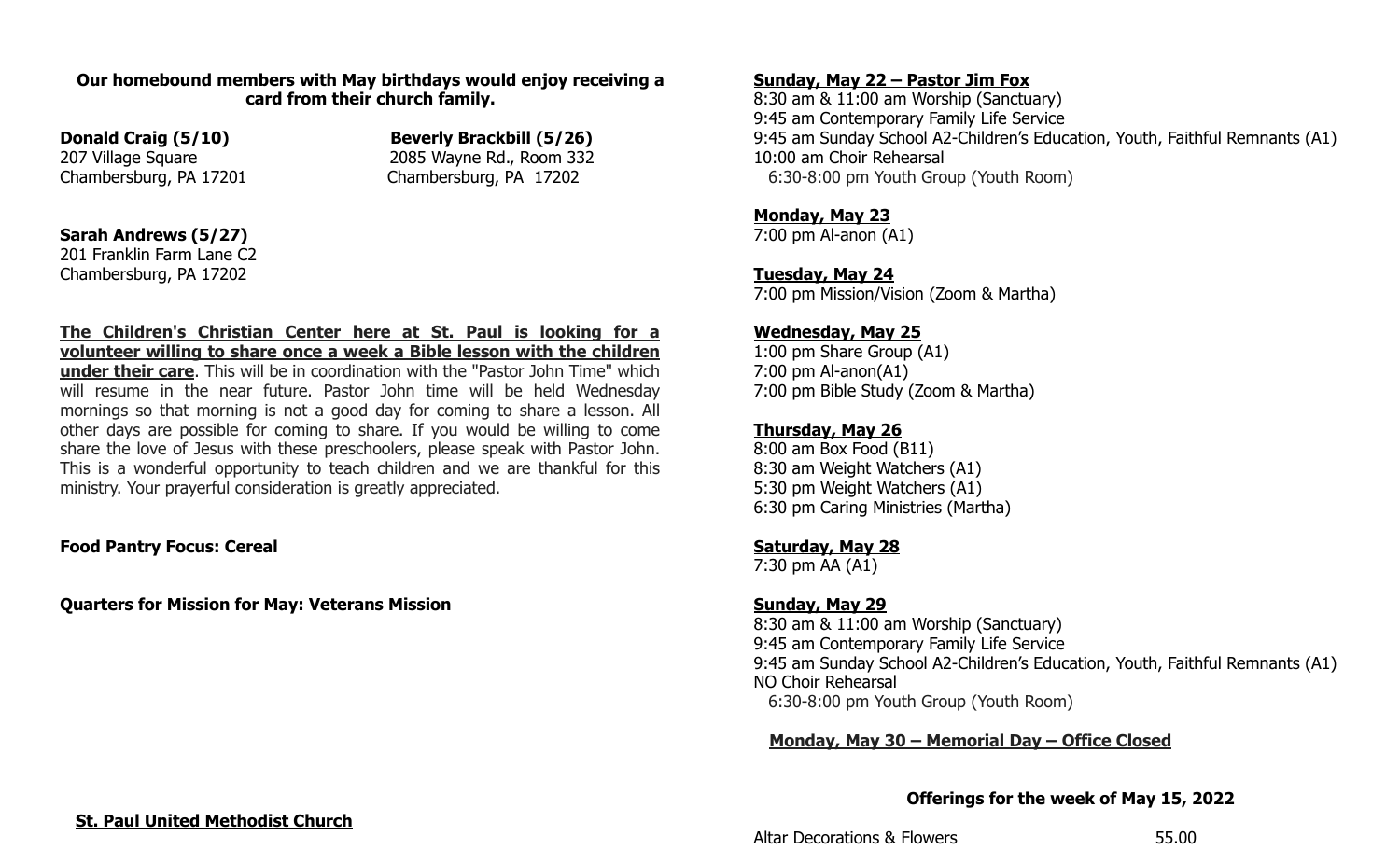| <b>Building Maintenance/Improvements</b> | 48.00      |
|------------------------------------------|------------|
| <b>Current Envelopes</b>                 | 2,678.05   |
| Easter/Pentecost/Poinsettia              | 93.50      |
| <b>Good Samaritan Envelopes</b>          | 20,00      |
| Good Samaritan Food Pantry               | 162.00     |
| Hospitality/Coffee Fellowship            | 4.80       |
| Loose Plate                              | 96.50      |
| <b>Quarters for Missions</b>             | 8.75       |
| St Paul Missions & Hungry Hearts         | 5.00       |
| <b>Veterans</b>                          | 20,00      |
| Total                                    | \$3,191.60 |



**If you or a member of your family is graduating this year from High School, College or Technical School, we would like to know so we may honor them. Please fill out a form found on the information tables and return it to the office by May 29.**

**MARK YOUR CALENDARS NOW FOR OUR MONUMENTAL VBS! This summer, we will be travelling to the Sonoran Desert in the SW United States where children will explore stories of God's love and grace by learning about Joseph from the Old Testament. It will be a week of fun, adventure, laughter, song, and love. We'd LOVE to have YOU join with us! Registration is open now. Website is: vbspro.events/p/ stpaulmonumental**

**We need help in many, many areas in order to have VBS work like it should. Without enough help, certain stations or activities run the risk of not being offered. We may also have to limit how many total children can attend VBS if we don't have enough volunteers to help. We need help with the following:**

**1. Youth (grades 6-12) to serve as station and crew leader assistants (both PreSchool and Elementary ages) 2. Adults to serve as Station Leaders for Preschool (age 4 only) 3. Adults to serve as Crew Leaders for Elementary ages (gr K-5). NO TEACHING IS INVOVLED! We need approximately 15 total Crew Leaders. \*\*\* Ideally, we need people to be willing to commit to the entire week, but if enough folks are available, we may be able to find subs if needed. 4. Adults to serve at the Registration Table each morning (be at our FLC at 8:30 each day- you should be done around 9:30 or so) 5. Help will be needed to set up the main set in the FLC and decorate classrooms on Sunday, July 10 starting at 11:00 am. Please plan to help out however you can for as long as you can. This process takes many hours if only one person is doing all the work alone. Many hands make light work!**

**Any adult helping is REQUIRED to have up to date clearances on file. If you aren't sure what you need, contact Cindy Bowen. If you are willing to serve at VBS in any way, please reach out to Cindy at 717-372-8199 or email her at: [stpaulchambersburg.children@gmail.com](mailto:stpaulchambersburg.children@gmail.com).**

**Thank you so much for your willingness to serve in this vital mission and outreach program of St. Paul Church! VBS cannot happen without the help and support of this congregation! You are appreciated!** 

**VBS is open to any child starting at age 4 to grade 5.**

**VBS Dates are: July 11-15, 2022 Times: 9:00 am- 11:30 am each day (M-F)**

#### **FURNITURE MINISTRY REVIVED**

Availability of pick-up is limited to Wednesdays. To arrange for a pick up, please contact Steven Kratz at 252 665 4184. Drop offs may be coordinated with Steven or Pastor John based upon the church events schedule. Thank you for your prayer filed support of this renewed ministry.